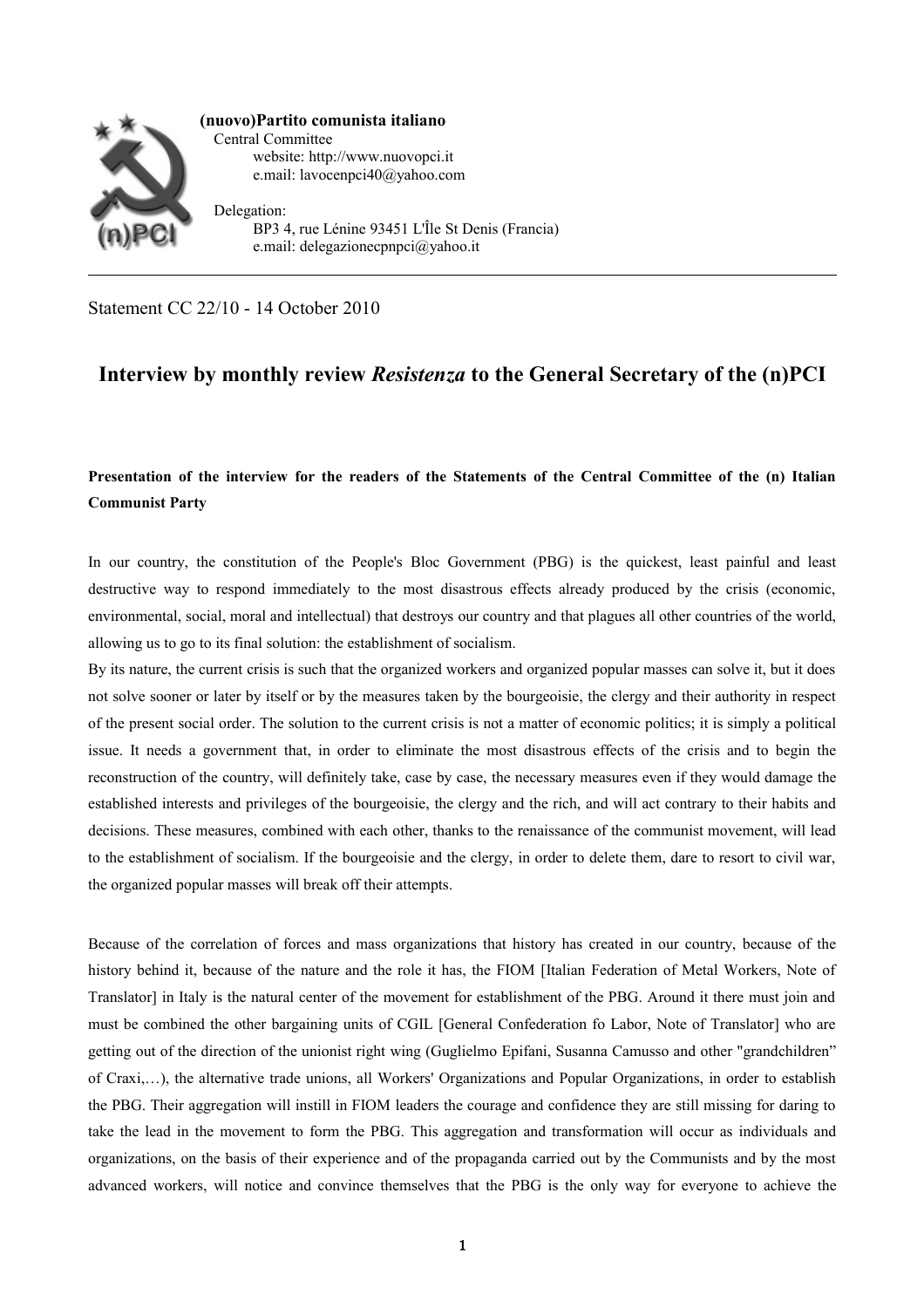particular objectives to which single organisms aspire and to avoid even more serious destructions threatening humanity because of this crisis. This aggregation and transformation will occur more easily as it will be clear to everybody the great and salutary lesson that the historical experience of the communist movement has given us about the path that humanity must follow in order to move forward on its plurimillennial path of progress and civilization .

For this, the eve of the big demonstration called by the FIOM to Rome for Saturday, October 16, the Central Committee of the (new) Italian Communist Party distributes to the readers of its Statements the interview the General Secretary of the Party issued to CARC Party's monthly review *Resistenza* in early October, on the occasion of the sixth anniversary of the founding of the Party.

The event of Saturday, October 16 is not primarily a trade union demonstration. It is the right wing, inside and outside the FIOM, which already boycotts and sabotages the support to the mobilization, which would reduce its meaning to that of a mere trade union demonstration and protest. We Communists on the other hand with all our might must ensure that the event on Saturday should be the best it can: the beginning of a new level of mobilization for the constitution of the People's Bloc Government.

the Central Committee of the (new) Italian Communist Party

### **The interview**



### **Sixth anniversary of the foundation of the (new)Italian Communist Party**

# **Establishing socialism is the only way out from the ongoing crisis.**

# **Communists can complete the work interrupted in the last century**

*On 3rd October 2010 six years are passed since the (new) Italian Communist Party was founded. We take the opportunity of the anniversary for asking comrade Ulisse, General Secretary of the (n)PCI, some questions about the course humanity will follow in next years.*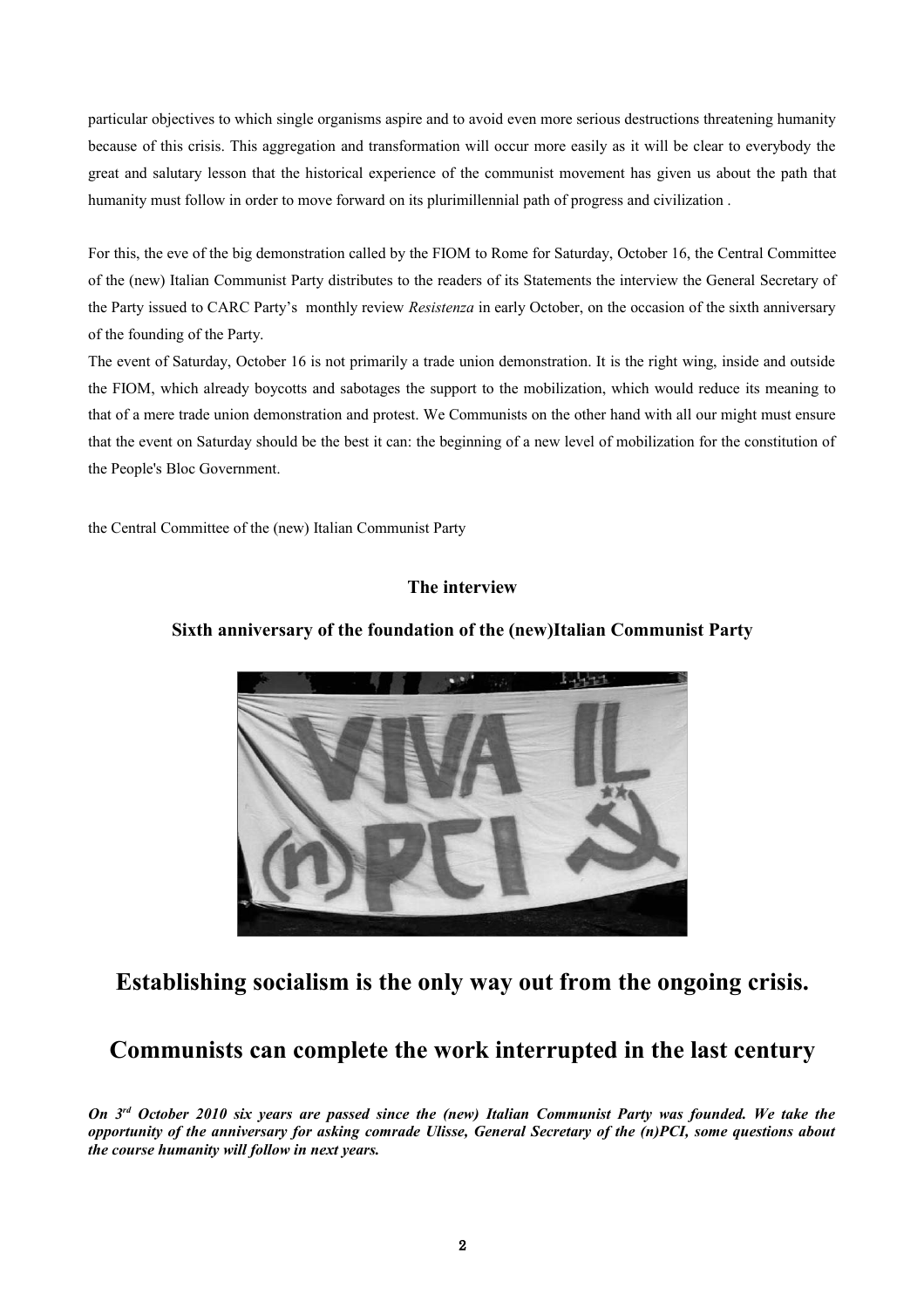#### *Q. In order to end the ongoing crisis we need to establish socialism. Anyway, during the first wave of proletarian revolution, in the first half of the past century, Communists did not establish socialism in any imperialist country. Why do you think you will succeed in doing it today?*

A. – The Communists, our predecessors, were not able to establish socialism in any imperialist country, nor in USA, nor in Germany, nor in Italy nor in any other country of Western Europe, fundamentally because of three connected and converging reasons. They were shortcomings in understanding conditions, forms and results of the class struggle that prevented Communists from leading class struggle to victory. We identified them and deduced the consequences of them: we elaborated a more advanced conception of the world: Marxism – Leninism – Maoism. That is why we shall be able to advance till victory.

Which are the three reasons and which lessons we drew from them?

1. In every imperialist country, thanks to the drive of October Revolution, (1917) and of the Communist International (founded in 1919), there were created communist parties founded upon Marxism – Leninism. They led the struggle against the bourgeoisie at a higher level than that reached by the parties of the Second International (1889-1914). But they laid anchored to a wrong conception about how socialist revolution would take place. They had a wrong strategy. They thought that bourgeois society sooner or later would explode. Communist parties were getting ready for establishing socialism. So socialist revolution would have taken place. Waiting for the event, the communist parties denounced on a wide scale the misdeeds of capitalism and propagandized communism and socialism as first phase of communism; they promoted claiming struggles (trade unionist or other kind of struggles) of the popular masses and particularly of workers against masters and their authorities; they created mass organizations concerning claim and culture, gathered around the communist party who was their Staff; where the regime allowed to do it, where there were not fascist regimes, they participated in the political struggle that the bourgeois parties were leading one against the other. They thought that sooner or later, due to the events and the situations determined by the ruling class itself and the preparatory action of the Communists, some people's rebellion would break out on a wide scale, and during it the communist party would be able to size the power thanks to the work it carried out, establishing socialism and so starting the transition from capitalism to communism.

It was about the strategy prevailing already in the Second International. In vain Engels in 1895 gave the alarm and showed that, differently than what happened for the bourgeois revolutions against the absolute monarchies and the feudal systems, by its nature socialist revolution had to be built by the communist movement already within the bourgeois society. The establishment of socialism could take place only as a result of a new kind of war that the working class and the rest of the popular masses had to wage already within the bourgeois society. Communists had to mobilize and organize the popular masses to carry out this war until the creation of a relation of strength able to eliminate completely bourgeoisie's power and to establish working class' power, base and beginning of socialism.

The experience of the first wave of socialist revolution, the successes of the communist movement but even more clearly the defeats suffered by the communist movement despite the heroic struggles carried out (let's only think to Spanish War (1936-1939) and to the Resistance in Italy and France in the Forties), completely confirmed Engels' conception. Maoism elaborated Engels' thesis in a completed way and called this new kind of war protracted revolutionary people's war. This is the strategy of the socialist revolution, effective for every country, the universal strategy the Communists have to develop in every country, particularly on the base of its own particular conditions.

The (n)PCI follows this strategy, and is making the socialist revolution in Italy. The Party explained this strategy in its *Manifesto Program* (Chapter 3.3) printed in 2008 by Rapporti Sociali Editing House (see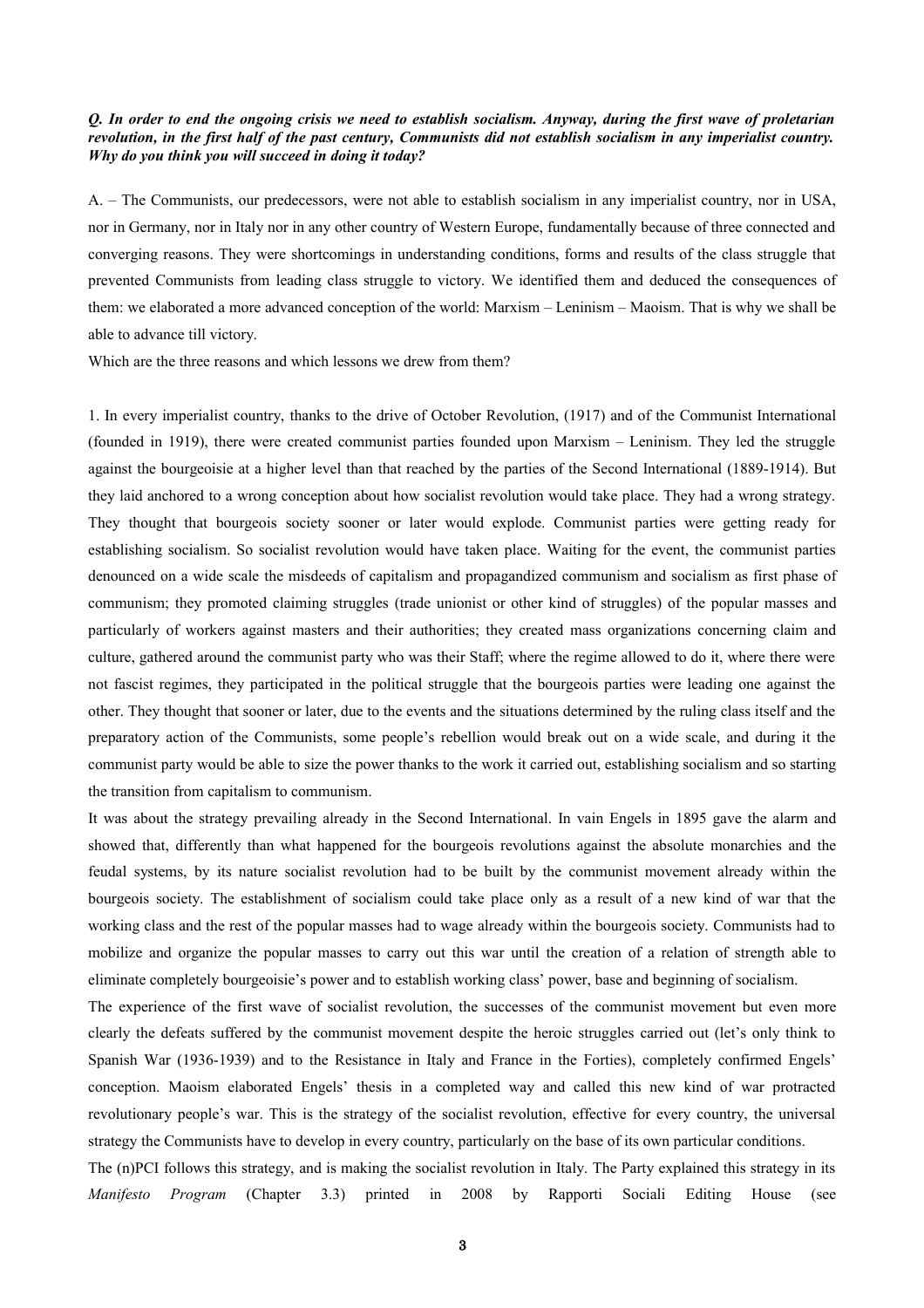[http://www.nuovopci.it/eile/en/in080619.html\)](http://www.nuovopci.it/eile/en/in080619.html). Without a right strategy, the communist party fights blindly. It is unlikely to win. Winning will be even more unlikely in an imperialist country, where the bourgeoisie is stronger. The wrong conception of the form of socialist revolution is therefore the first of the three reasons. The lack of a right strategy was worsened by the other reasons.

2. The second reason was the wrong conception the communist parties had of the crisis in the imperialist era of capitalism. At the beginning of  $20<sup>th</sup>$  century Lenin explained the nature of imperialist era and the new features the capitalist system had taken. Anyway, no communist party of the imperialist countries deduced the consequences as regards the nature of the general crisis of capitalism. They laid anchored to the illustration and explanation Marx gave of the decennial cyclical crises the capitalist system went through in the first part of the  $19<sup>th</sup>$  century, they kept on using Marx's teaching in a dogmatic way. Still today, in the storm of the second general crisis of capitalism, many communist parties and groups, even groups calling themselves Maoist, facing the ongoing crisis are repeating what Marx told about the cyclical crises of the 19<sup>th</sup> century: they keep on repeating we are going through a cyclical crisis like those. So they say, even if Engels already in 1886 clearly indicated that the latest of those crises broke out in 1867.

In the imperialist era the cyclical oscillations in economic affairs are become more frequent, but they are in different phases in some countries and some others and are mitigated: somehow are compensated by a country to another and State intervention in economy creates many antidotes to the ups and downs (social security cushions, public expenditure, etc.). Economy always goes on by ups and downs less accentuated, but there are come in the field general crises for absolute overproduction of capital.

These crises are due to the fact that capitalists do not use the entire capital they are accumulating in the production of goods, because doing so they would extort from workers a mass of surplus value lower than that they could extort using only a part of it. In the cyclical crises the fall of the affairs creates by itself the condition for a recovery of the affairs: so the ruling class of every country needs only to face, by security social cushions and by other public interventions, the most negative and serious effects of the crisis on the popular masses and on the public order. On the contrary, the general crises can only be solved on the political plan, upsetting the orders of single countries and on the international level, establishing new political systems: so or revolutions or wars or a combination of the two. That is why all the measures and plans to remedy to these crises remaining on the economical plan are bound to fail. They are only patches for taking a little long time, while illness is worsening.

By their nature the general crises are protracted and the protracted people's war is the strategy apt to these crises. The communist parties of the imperialist countries were not aware of the nature of this kind of crisis, typical of the imperialist era. This took them to inadequate political lines. We are well aware of the ongoing general crisis. We deduced and are deducing of it the political consequence, in our line of political struggle.

This was the second of the three reasons, which made even more difficult the success of the communist parties.

3. The third reason was the wrong and backward conception of the political regimes the most advanced imperialist countries established and that the bourgeoisie extended to all the imperialist countries in the period after the Second World War. Facing the menace of the communist movement, starting from USA in the beginning of the  $20<sup>th</sup>$  century the bourgeoisie gradually put into action a system of economical, political, cultural and military measures to prevent the development of the communist movement, to prevent it from developing beyond an elementary level: we Communists call them regimes of counter preventive revolution (they are described in our *Manifesto Program* (Chapter 1.3.3.). It is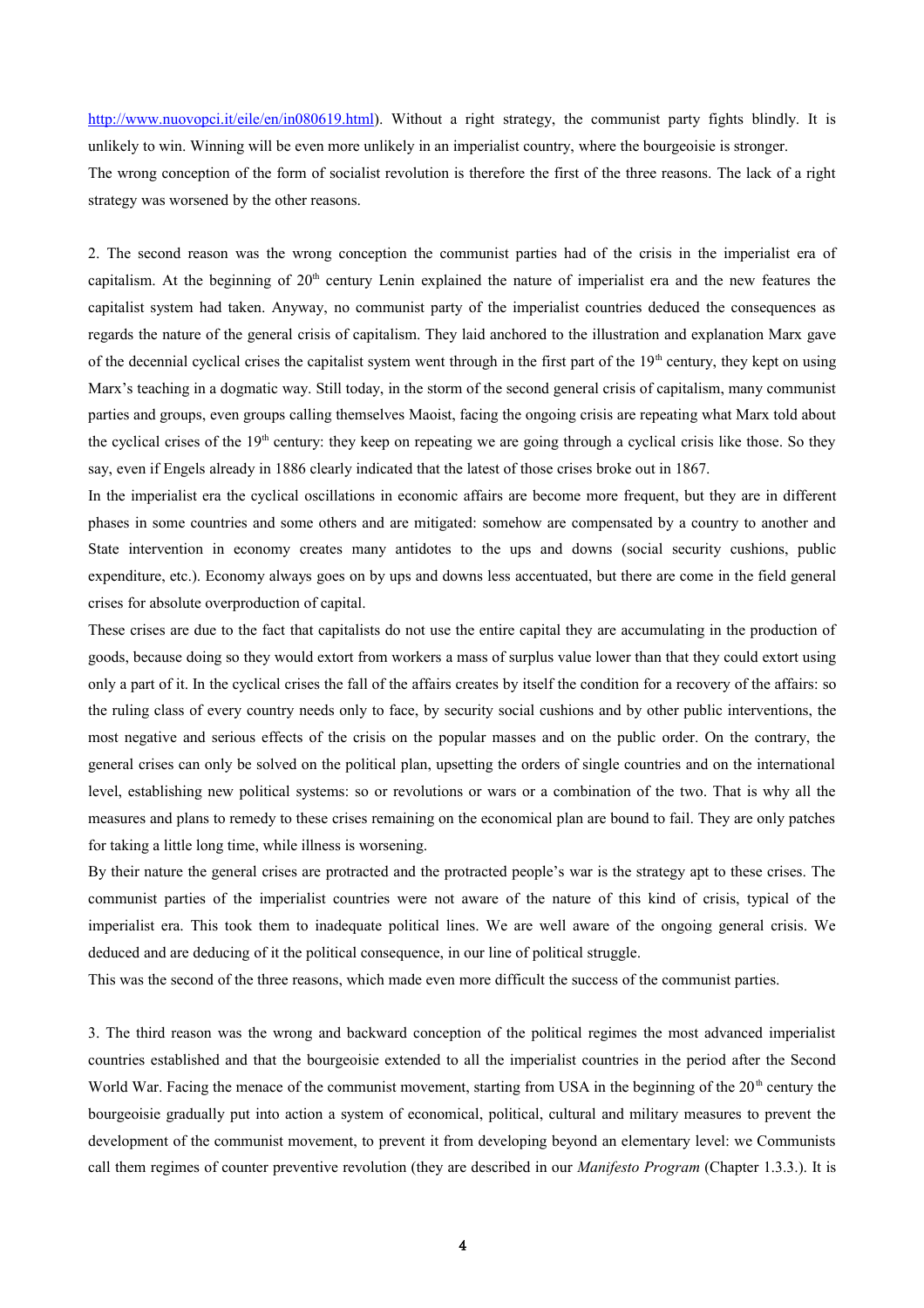not possible to build the socialist revolution without taking into account these regimes. Not understanding the nature of the new regimes worsened the effects of the two reasons above indicated.

We drew lessons from the failures of the first wave and so we advance towards victory with trust. The renaissance of the communist movement is going on all over the world, not only in our country. It takes place on the basis of getting aware of the reasons of the failures and of the elaboration of the necessary conception of the world and of the line that follow from it, overcoming the dogmatism that kept the communist parties anchored to conceptions and lines not adequate to the conditions, forms and results of class struggle.

This conception allowed us to lay down, facing the precipitation of the general crisis, facing its terminal phase begun in 2007, the line of the constitution of the People's Bloc Government: taking in account the level of the renaissance of the communist movement in our country, it is a realistic instrument to confront the most serious effects of the crisis and to strengthen the renaissance of the communist movement in order to arrive at the establishment of socialism, the only final solution to the ongoing crisis.

#### *Q. Anyway, the point is that the first socialist countries, established during the first wave of the proletarian revolution, came to a bad end. On which basis you state that the socialist countries you are going to establish will last and will complete the transition from capitalism to communism?*

R. – As a matter of fact the first socialist countries, after a period of development and great successes (the epoch of Lenin and Stalin in the Soviet Union and the epoch of Mao in China), went through a period of great decay and finally most of them collapsed (Soviet Union and People's Democracy in Eastern Europe) or changed sides (China).

This fact is serious but not upsetting: human history is not finished. In human history every revolution imposes itself only by attempts, overcoming failures, Two hundred years ago, in 1815, the bourgeoisie seemed definitively defeated. The Restoration (Congress of Vienna) established feudal orders again in every part of Europe. Anyway, in the next 30 years, starting from 1848, the bourgeois revolution won all over Europe, till the boundaries of the then Russian Empire and imposed itself definitively.

The defeat suffered by the communist movement proposed again to humanity the problem it had to overcome establishing socialism in a most serious form.

By its nature the socialist revolution is a transformation much deeper than the bourgeois revolution. It is the end of the division of humanity in classes of exploited and exploiting, of oppressed and oppressors. This is a division begun in prehistory and dominates the entire human history, since more than 5000 years ago. Therefore it is in the nature of things that it could triumph definitively and on a world level only by attempts, overcoming defeats. Humanity must discover and learn. It has to transform itself.

Bourgeoisie cries that the communist movement has been defeated once and for all: this is a weapon of war, to prevent the renaissance of the communist movement. People with weak character and the most backward part of the popular masses suffer the initiative of the bourgeoisie. But humanity has to solve the problem created by the new general crisis of capitalism that is raging on the world level, a crisis begun more than thirty years ago, that entered its terminal phase in 2007, with the financial crisis broken out in USA and by then become world economical crisis. The environmental crisis is added to the general crisis: humanity has to give solution also to this one. It is the first time that it takes place in humanity's history. It is an outcome of the development humanity has done in the ambit of the capitalist system. It is not possible to solve in the ambit of this system. The attempts to do it are temporary patches or groundless projects.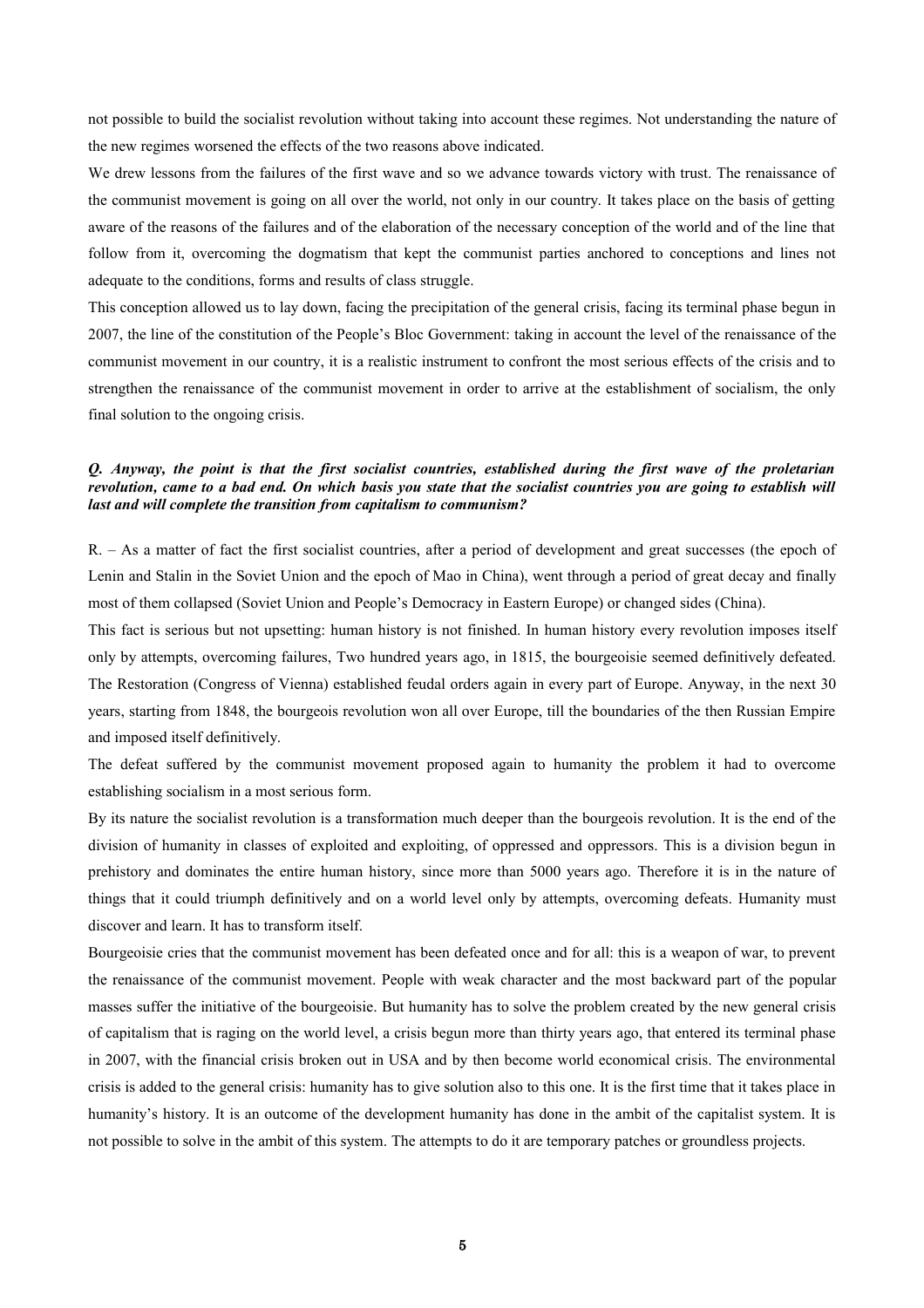Surely, the decay and the collapse of the first socialist countries discourage many people from creating new ones. Even if there is no other alternative to capitalism. All the attempts to elaborate for humanity prospect alternative to capitalism but different from socialism gave rise, at best, to propose again more or less muddling project to improve capitalism already tried in the capitalist countries before the birth of the communist movement 160 years ago.

The experience of the first socialist countries instead teaches to whom studies it how we have to go on because the new socialist countries could attain success, and could overcome capitalism on a world level and definitively.

The first socialist countries were established in backward countries from the point of view of development of capitalism. Those countries were part of world imperialist system, but they were not at its head. They were oppressed countries, in the ambit of the world imperialist system. To win in those countries was quite easier for the communist movement than to win in the imperialist countries. It succeeded in doing it despite the shortcomings I indicated before. The victory in the oppressed country gave a great drive to the communist movement all over the world, also in the imperialist countries. But it was not enough for winning at a world level. The bourgeoisie, the other ruling classes and the clergy, in particular the Catholic Church that since the end of the 19<sup>th</sup> century under the guidance of Leone XIII put themselves among the followers of the bourgeoisie and in service of it, they succeeded in overcoming the threat hanging over their system of privileges and exploitation. That is why today we are facing the second wave of proletarian revolution. Somehow we have to start again from the beginning, but from a higher level of experience and knowledge: the Marxism-Leninism-Maoism.

Let us consider the first socialist countries and see the main teachings they are giving us. We draw them from the analysis of their initial successes and from the decay that followed until the collapse or of the changing of sides.

The first socialist countries had to work as red bases for the world proletarian revolution. For some time they carried out this task. But it implied that the socialist revolution should develop in the imperialist countries and in the rest of the world. We already saw why it did not develop.

Besides, every one of the first socialist countries had to change in order to overcome the system of social relations in force, and go toward communism. In short, it had to deal with the contradictions it inherited. Which were the main ones? We Communists sum up seven ones: 1. between directors and directed, 2. between intellectual and manual labor, 3. between organizational and executive labor, 4. between cities and countryside, 5, between men and women, 6. between adults and young people, 7. between backward and advanced countries, regions and sectors. Every socialist country will have to deal with these contradictions. They sum up the overcoming of class divisions of humanity, of the productive system class divisions come from, of ideas and feelings that in their ambit men conceive and elaborate. The victory of socialist revolutions in the imperialist countries would help the first socialist countries in advancing in transforming themselves.

Socialism is a period of transition, a phase of humanity's history. Led by the working class and by its party, it will have to find and will find particular and concrete solutions, country by country, time by time for advancing until founding the new communist humanity on a world level.

Human kind is a animal species provided of intelligence and ability to transform itself on the intellectual and moral plan, to transform its system of social relations. There is no doubt that it will find suitable solutions, necessary for its survival. Only the enemies of the communist movement, in order to deceive the people and to defend the system of their privileges, can state that it will not find them, that it will not be able to go over the dead end in which it arrived with capitalism. Only naïve people may believe that solutions are at hand, obvious. Surely, they do not appear out of the